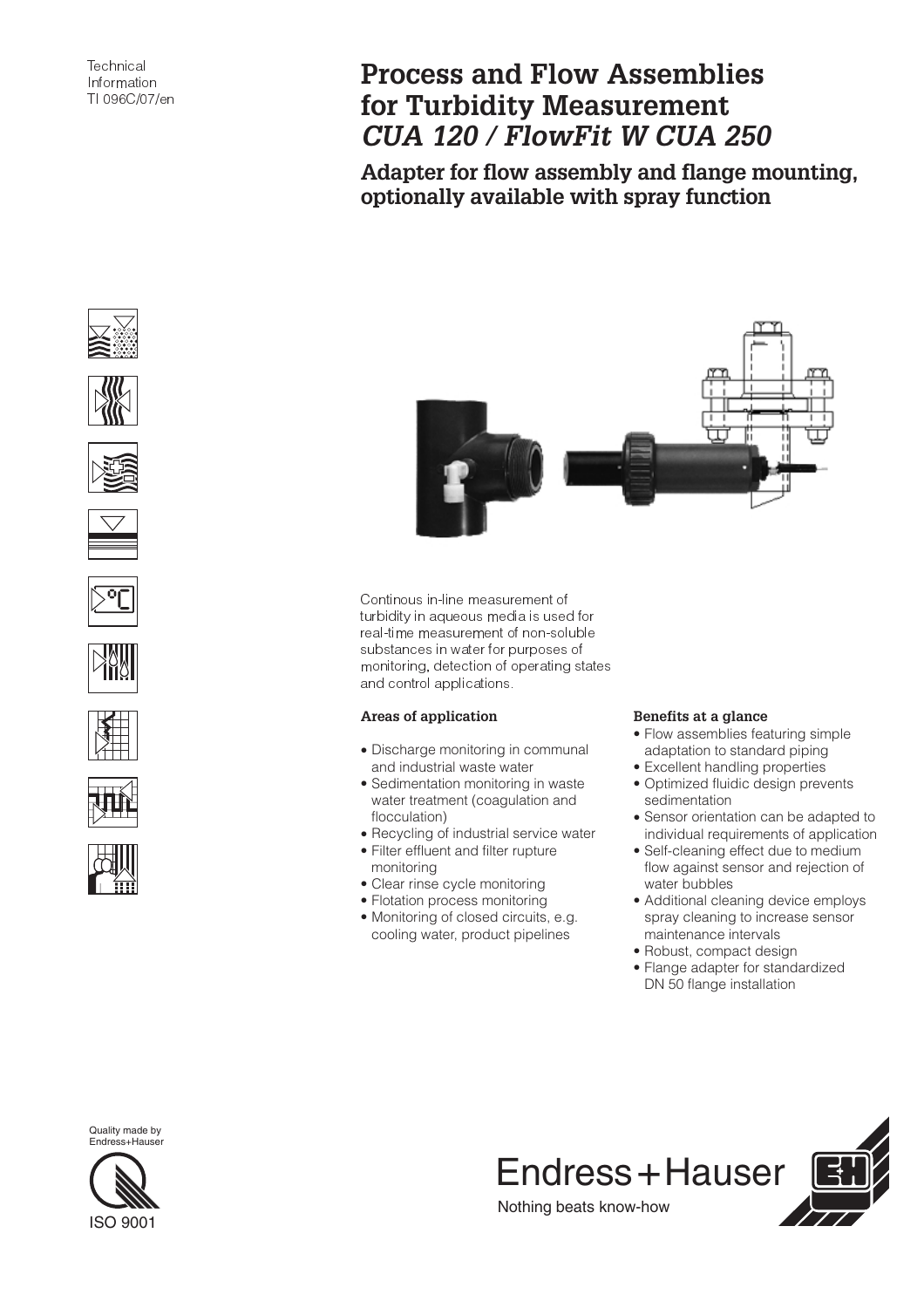# **Pipeline**



Recommended mounting positions of CUS with CUA 120-A/-B adapter or CUA 461 retractable assembly

#### **Notes for installation**

- The pipe diameter must be at least DN 100 when bright materials (VA or the like) are used.
- Install the sensor in places with constant flow conditions. Do not install it in places where air may collect, where foam bubbles are likely to form  $(\mathbb{O})$  or where suspended solids may settle  $(②)$ .
- Orient the sensor surface against the medium flow.
- Suitable for CUS 1<sup>\*</sup>, CUS 4<sup>\*</sup>, CUS 5, CUS 31, CUS 41

(version only without wiper)

#### **Mounting**

- Lead connection cable through sleeve and hexagon coupling without twisting it.
- Insert sensor body into the sleeve so that the O-ring adjoins under G 1" screw thread in the sleeve. Note marking pin and marking hole on the sleeve.
- Install CUS sensor into the adapter in such a way that the acute-angled edge of the sensor lies opposite the marking hole and points away from it. The marking hole renders the sensor orientation clearly identifiable.

#### left:

CUA 120-B adapter with welding socket DN 50 / ANSI 2" (s.b. / accessory) and loose flange DN 50 / ANSI 2" (to be provided by customer)

#### right:

- 120-A adapter
- 1 Weld-on flange 2 Seal
- 3 Loose flange
- 4 Bolted flange joint
- 5 Sleeve
- 6 Marking hole
- 7 Hexagon gland
- 8 Connecting cable
- (1-4 to be provided by customer)



| Welding socket DN 50 / ANSI 2" |           |  |
|--------------------------------|-----------|--|
| <b>Material</b>                | Order no. |  |
| Stainless steel 1.4571         | 50080249  |  |
| Polyvinyl chloride<br>PVC      | 50080250  |  |
| Polypropylene PP               | 50080251  |  |





right: Welding socket for pipe diameter greater than 80 mm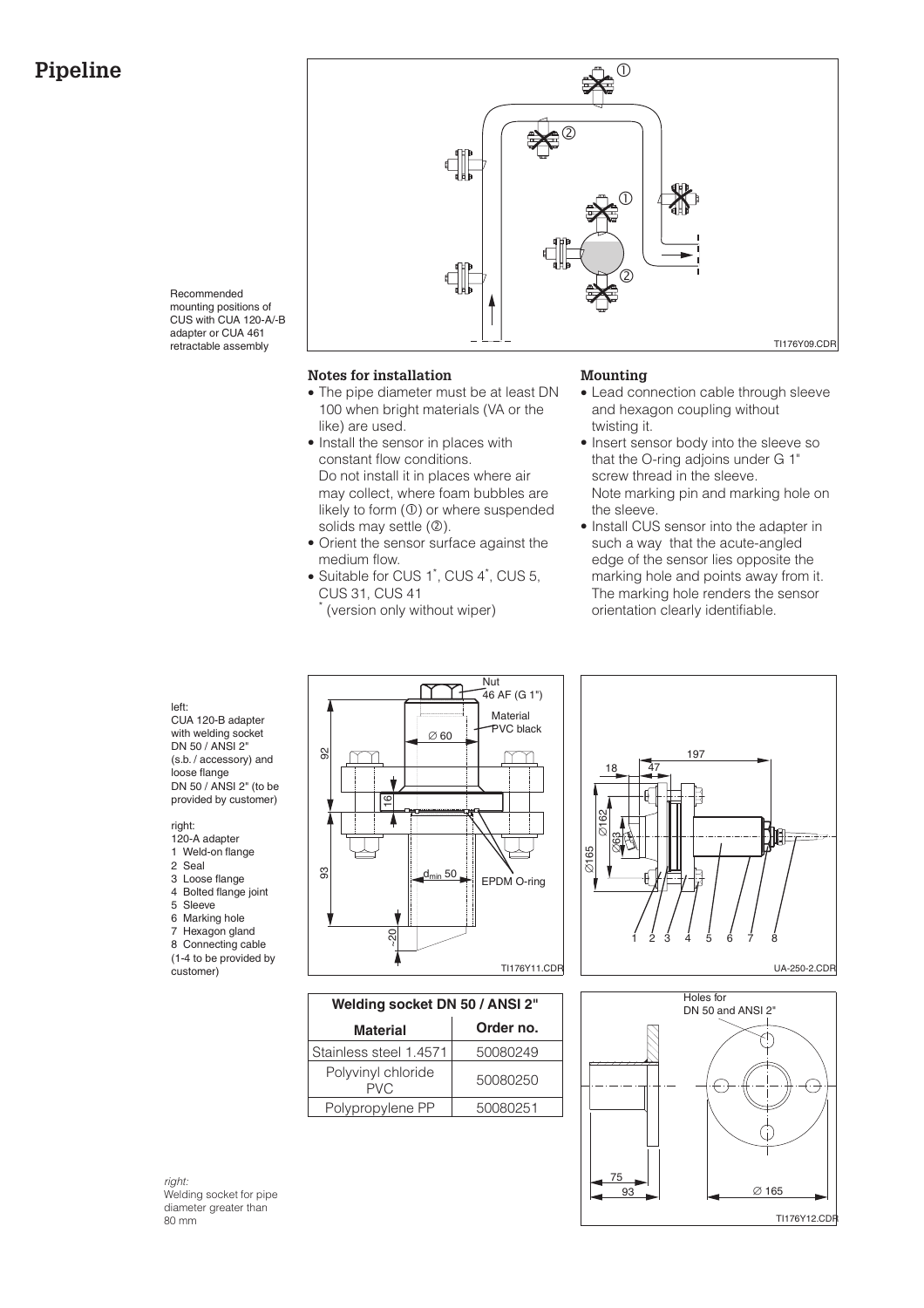# **Installation in flow assemblies**

## **Notes on installation**

- The medium should, if possible, flow into the assembly from below. If the flow assembly must be installed in a horizontal instead of a vertical position, then orient the sensor in the 3 o'clock or 9 o'clock position. This helps avoid air pockets.
- Sensor orientation parallel to the medium flow is necessary:
	- for turbidities < 5 FNU, to minimise wall reflection effects. Also carry out installation adiustment1
	- in conjunction with the spray head CUR 3.
- Sensor orientation against the medium flow is used to increase self-cleaning effects:
	- in heavily soiled media with turbidities > 15 FNU, where wall reflections can in any case be neglected due to the high absorption rate.

#### **Sensor orientation parallel to the medium flow**

The sensor is inserted into the union nut. Looslely tighten the hexagon coupling on the G 1" thread of the sensor. When the sensor is inserted with the sleeve on, the fitting hole on the upper edge of the assembly accommodates the locking pin. Position the sensor by turning it in such a way that the sharp edge formed by inclined sensor surface and sensor cylinder lies opposite the marking pin and points away from it. The spray-head connection in the T-section of the CUA 250 is now located over the sensor surface.

### **Sensor orientation against the medium flow**

Position the sensor by turning it until the sharp edge formed by inclined sensor surface and sensor cylinder lies turned by 90° opposite the marking pin and points in the flow direction of the medium. Hand-tighten the hexagon nut.







#### **CUA 250-A, CUA 250-B with CUR 3-1 spray head**

- Screw the CUR 3-1 spray head into the CUA 250 assembly in place of the lateral plug screw.
- Mount the CUS 31 sensor as above with parallel sensor orientation to ensure optimum self-cleaning effect.



Dimensions left: CUA 250-A/-B

right: CUA 250-A/-B with CUR 3-1 spray head